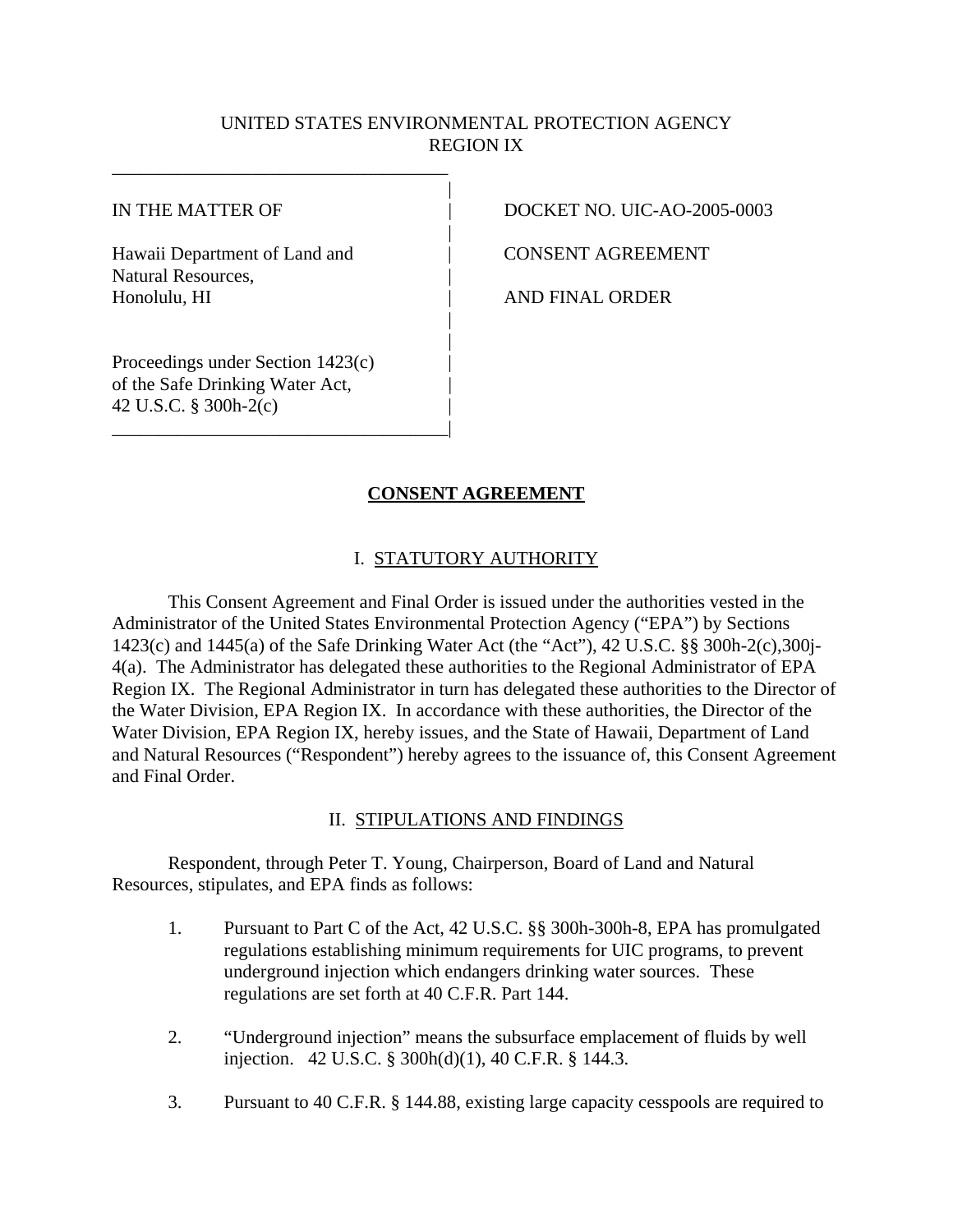be closed no later than April 5, 2005. "Large capacity cesspools" include "multiple dwelling, community or regional cesspools, or other devices that receive sanitary wastes, containing human excreta, which have an open bottom and sometimes perforated sides.". 40 C.F.R. § 144.81(2). Large capacity cesspools do not include single family residential cesspools or a non-residential cesspools which receive solely sanitary waste and have the capacity to serve fewer than 20 persons per day. Id. A "cesspool," is a "drywell," which in turn is a "well," as those terms are defined in 40 C.F.R. § 144.3.

- 4. Pursuant to Section 1422(c) of the Act, 42 U.S.C. § 300h-1(c), and 40 C.F.R. Part 147 Subpart M, § 147.601, EPA administers the Underground Injection Control program in the State of Hawaii. This UIC program consists of the program requirements of 40 C.F.R. Parts 124, 144, 146, 147 (Subpart M), and 148.
- 5. Pursuant to Section  $1423(c)(1)$  of the Act, 42 U.S.C. § 300h-2(c)(1), EPA may assess an administrative compliance order to any person who violates any requirement of an applicable Underground Injection Control ("UIC") program. 42 U.S.C. § 300h-2(c)(1).
- 6. Pursuant to Section  $1445(a)(1)(A)$  of the Act, 42 U.S.C. § 300 $j-4(a)$ , EPA may require any person who is subject to the requirements of the Act to submit information relating to such person's compliance with the requirements of the Act. 42 U.S.C. § 300j-4(a)(1)(A).
- 7. Respondent, State of Hawaii, Department of Land and Natural Resources, is a state agency. Thus, Respondent is a "person" within the meaning of Section 1401(12) of the SDWA, 42 U.S.C. § 300f(12), and 40 C.F.R. § 144.3.
- 8. Respondent owns and operates 60 large capacity cesspools. The list of large capacity cesspools owned and operated by Respondent appears in Schedule 1, attached hereto and incorporated by reference.
- 9. Respondent did not close the large capacity cesspools referred to in paragraph **8**  by April 5, 2005 as required by 40 C.F.R. § 144.88.
- 10. Respondent intends to undertake the measures outlined in Schedule 1, attached hereto and incorporated by reference, by the dates specified in order to close the large capacity cesspools referred to in paragraph **8**.
- 11. Based on all the foregoing, Respondent has violated the requirement that all large capacity cesspools be closed by April 5, 2005, and is therefore in violation of 40 C.F.R. § 144.88.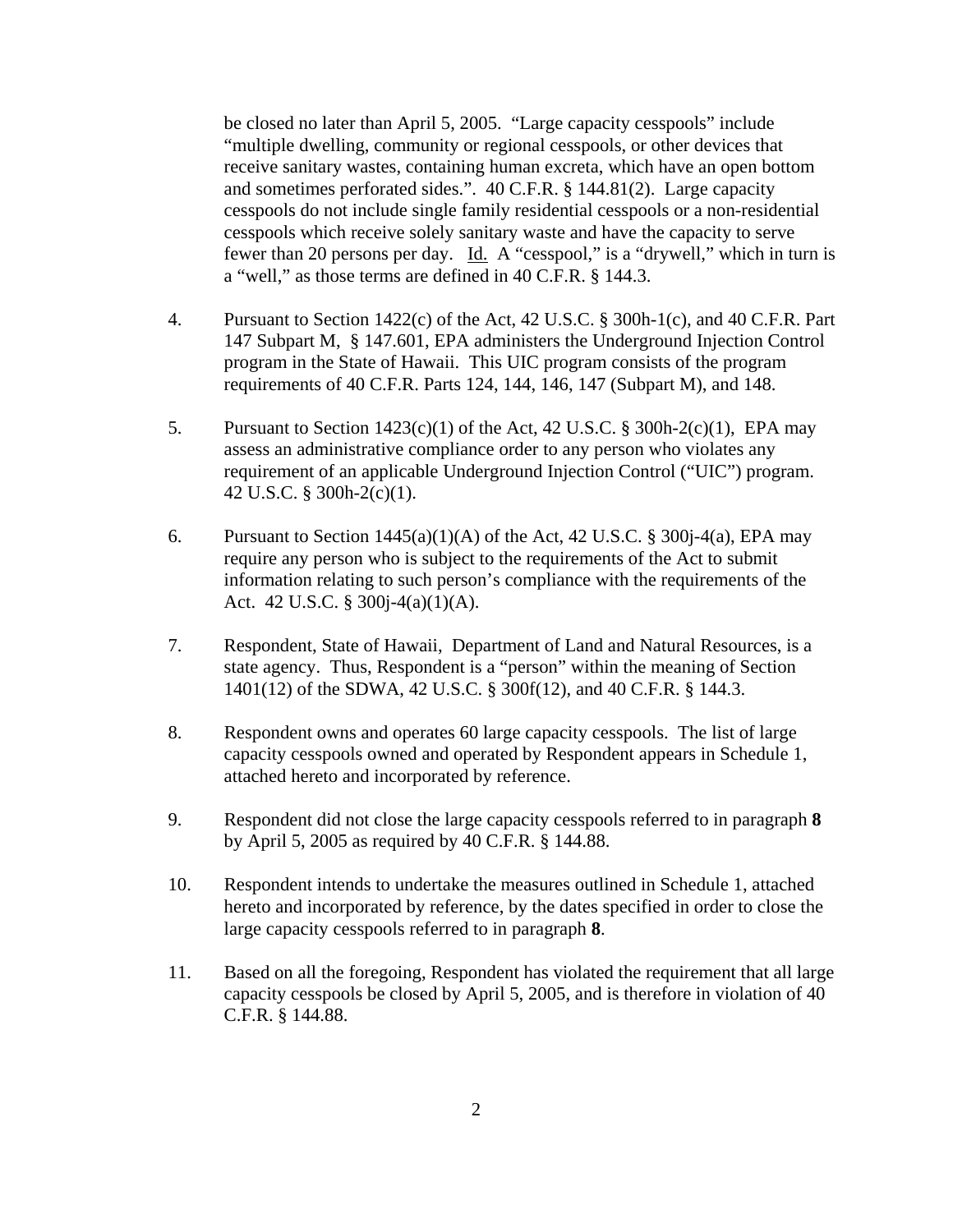#### III. PROPOSED ORDER

Respondent, State of Hawaii, Department of Land and Natural Resources, and EPA agree to issuance of the following, which, upon issuance of the Final Order, shall become effective:

#### A. Compliance Requirements

- 12. Respondent shall close the large capacity cesspools referred to in paragraph 8 in accordance with 40 C.F.R. § 144.89(a) no later than May 31, 2009 and submit an Engineer's Report for those large capacity cesspools by June 30, 2009.
- 13. Respondent shall submit semi-annual reports, in accordance with paragraph 14 below, beginning January 1, 2006, confirming that the milestones set forth in Schedule 1, attached hereto and incorporated by reference, have been met. The semi-annual reports shall be sent to EPA within thirty (30) days of January 1 and July 1 of each year until all large capacity cesspools listed in Schedule 1 have been closed and the Engineer's Report submitted.
- 14. Such submittals shall be in writing and shall be sent to:

LCC Project Coordinator Ground Water Office, WTR-9 Environmental Protection Agency 75 Hawthorne Street San Francisco, CA 94105

and shall include the following certification signed by a duly authorized representative:

> "I certify under penalty of law that this document and all attachments were prepared by direct supervision or in accordance with a system designed to assure that qualified personnel properly gather and evaluate the information submitted. Based on my inquiry of the person or persons who manage the system, or those persons directly responsible for gathering the information, I certify that the information submitted is, to the best of my knowledge and belief, true, accurate, and complete. I am aware that there are significant penalties for submitting false information, including the possibility of fine and imprisonment for knowing violations."

#### B. General Provisions

15. For the purpose of this proceeding, Respondent admits the jurisdictional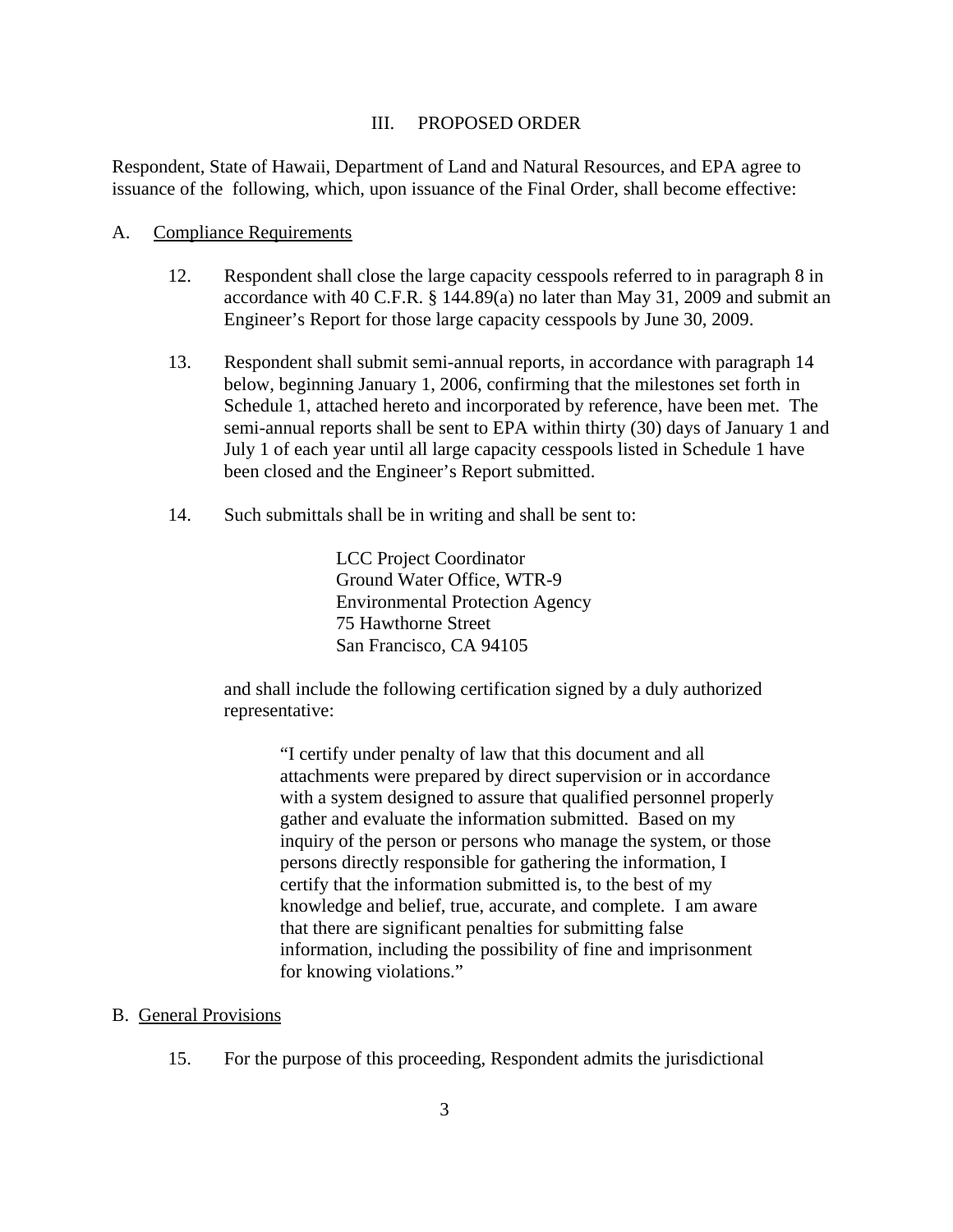allegations of the Consent Agreement and agrees not to contest, in any administrative or judicial forum, EPA's jurisdiction to enter into this CA/FO.

- 16. The provisions of this CA/FO shall be binding upon Respondent, its officers, directors, agents, servants, authorized representatives, employees, and successors or assigns. Action or inaction of any persons, firms, contractors, employees, agents, or corporations acting under, through, or for Respondent shall not excuse any failure of Respondent to fully perform its obligations under this CA/FO.
- 17. Respondent shall give notice, and provide a copy of this CA/FO, to any successor-in-interest prior to transfer of ownership or operation of the large capacity cesspool referred to in paragraph **8**. Such transfer, however, shall have no effect on Respondent's obligation to comply with this CA/FO. Respondent shall notify EPA in writing at least thirty (30) days prior to any such transfer of ownership or operation of the large capacity cesspool referred to in paragraph **8**.
- 18. Each undersigned signatory to this Consent Agreement certifies that he or she is duly and fully authorized to enter into and ratify this Consent Agreement.
- 19. Respondent consents to the issuance of this CA/FO and the conditions specified herein.
- 20. Respondent waives any right to a hearing under Section  $1423(c)(3)$  of the Act, 42 U.S.C. §300h-2(c)(3) for the violations alleged in the Consent Agreement, to otherwise contest the allegations contained in the Consent Agreement, or to appeal the CA/FO.
- 21. This CA/FO does not constitute a waiver, suspension, or modification of the requirements of any federal, state, or local statute, regulation, or condition of any permit issued thereunder, including the requirements of the Act and accompanying regulations.
- 22. Issuance of this CA/FO does not in any case affect the right of EPA to pursue civil or criminal remedies and/or sanctions including appropriate injunctive or other equitable relief and/or penalties, for any violations of law.
- 23. Issuance of or compliance with this CA/FO does not waive, extinguish, satisfy, or otherwise affect Respondent's obligation to comply with all applicable requirements of the Act, regulations promulgated thereunder,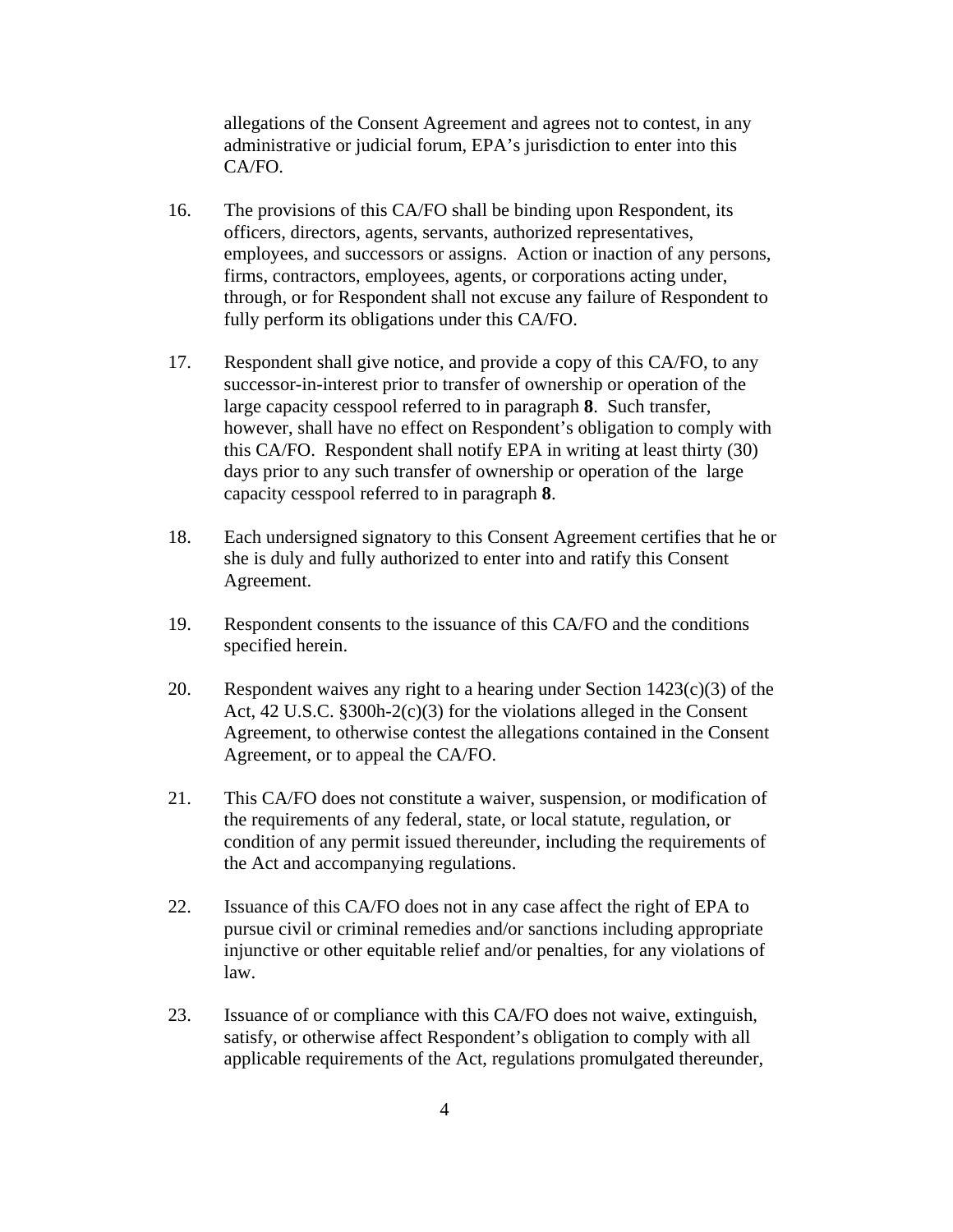and any order or permit issued thereunder.

- 24. EPA reserves any and all legal and equitable remedies available to enforce this CA/FO, as well as the right to seek recovery of any costs and attorneys' fees incurred by EPA in any actions against Respondent for noncompliance with this CA/FO. Violation of this CA/FO shall be deemed a violation of the Act.
- 25. Except as stated in paragraph **24**, each party hereto shall bear its own costs and attorneys fees incurred in this proceeding.
- 26. If any event occurs which causes or may cause delays in either: 1) submission of milestone reports or 2) reaching the deadline for closure of the large capacity cesspool[s], as set forth in Part III.A. of this CA/FO, Respondent shall, within 48 hours of the delay or within 48 hours of Respondent's knowledge of the anticipated delay, whichever is earlier, notify by telephone the EPA Region 9 LCC Project Coordinator or, in her/his absence, the Manager of the EPA Region 9 Ground Water Office. Within fifteen (15) days thereafter, Respondent shall provide in writing the reasons for the delay, the anticipated duration of the delay, the measures taken or to be taken to prevent or minimize the delay, a timetable by which those measures will be implemented. Respondent shall exercise its best efforts to avoid or minimize any delay and any effects of a delay. Failure to comply with the notice requirement of this paragraph shall preclude Respondent from asserting any claim of force majeure.
- 27. If EPA agrees that the delay or anticipated delay in compliance with this CA/FO has been or will be caused by circumstances entirely beyond the control of Respondent, the time for performance maybe extended for a period of no longer than the delay resulting from the circumstances causing the delay. In such event, EPA shall grant, in writing signed by the Manager of the EPA Region 9 Ground Water Office, to the extension of time. An extension of the time for performing an obligation granted by EPA pursuant to this paragraph shall not, of itself, extend the time for performing a subsequent obligation.
- 28. In the event that EPA does not agree that a delay in achieving compliance with the requirements of this CA/FO has been or will be caused by circumstances beyond the control of the Respondent, EPA will notify Respondent in writing of its decision and any delays will not be excused.
- 29. Respondent shall have the burden of demonstrating, by a preponderance of the evidence, that the actual or anticipated delay has been or will be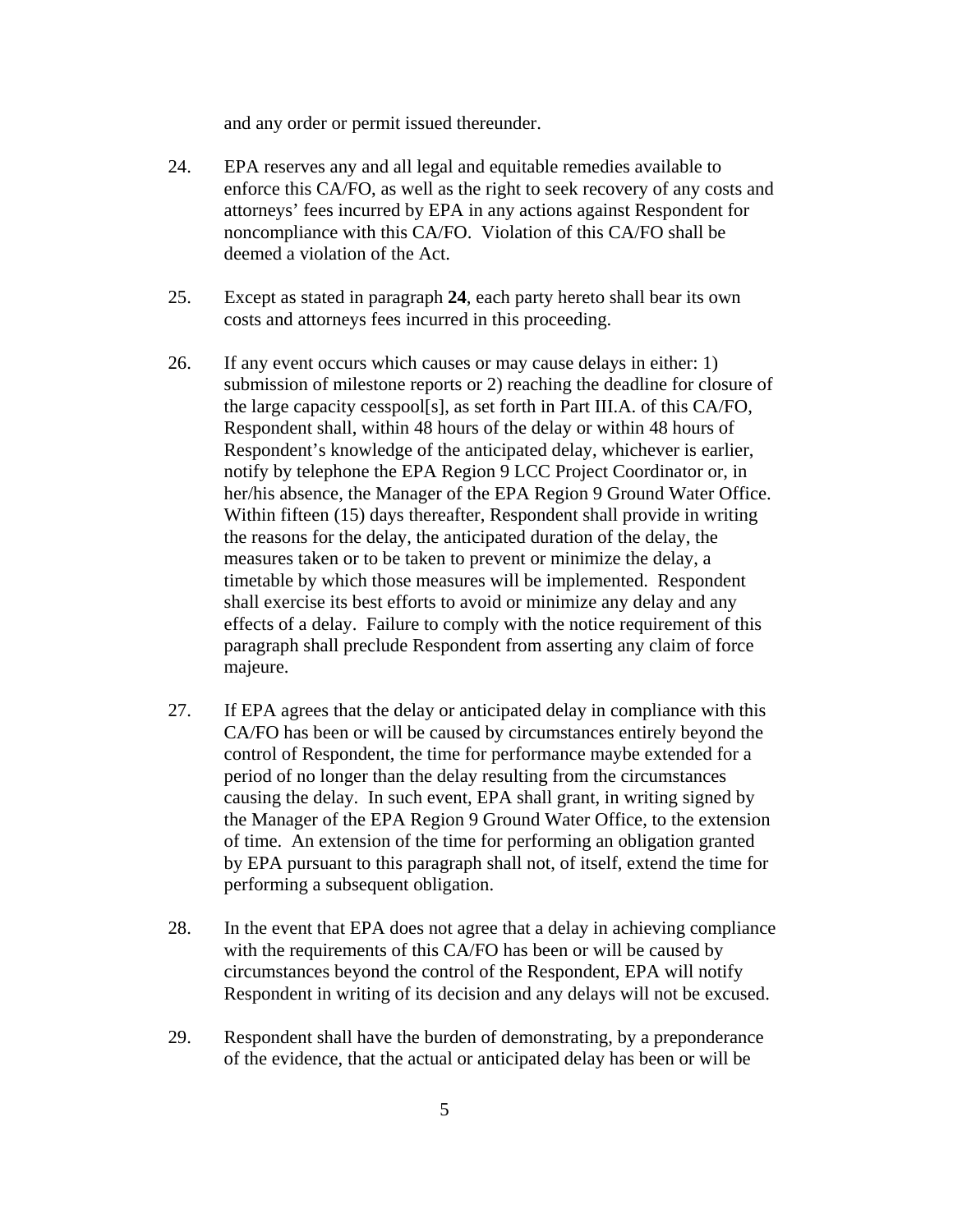caused by a force majeure event, that the duration of the delay was or will be warranted under the circumstances, that Respondent did exercise or is using its best efforts to avoid and mitigate the effects of the delay, and that Respondent complied with the requirements of this section.

30. All milestone reports and any requests for extension of time required to be submitted pursuant to this CA/FO shall be sent to the following address:

> LCC Project Coordinator Ground Water Office, WTR-9 Environmental Protection Agency 75 Hawthorne Street San Francisco, CA 94105

Such submittals may be faxed to the LCC Project Coordinator at (415) 947-3549. The original must follow by mail, to the address above, within 24 hours of fax transmission.

- 31. Respondent's closure of the large capacity cesspools listed in Schedule 1 and submission of the Engineer's Report, by the dates set forth in Schedule 1, shall constitute full and complete satisfaction of this CA/FO.
- C. Dispute Resolution
	- 32. The dispute resolution procedures of this Section shall be the exclusive mechanism to resolve disputes arising under or with respect to this CA/FO.
	- 33. If Respondent disagrees, in whole or in part, with any decision by EPA under this CA/FO, Respondent's Project Coordinator or equivalent shall orally notify EPA's LCC Coordinator of the dispute ("Project Coordinators"). The Project Coordinators shall use their best efforts to informally and in good faith resolve all disputes or difference of opinion relating to this CA/FO. The period for informal negotiations shall not exceed ten (10) business days from the time the dispute arises, unless it is modified by written agreement of the parties.
	- 34. In the event that the Project Coordinators cannot resolve a dispute by informal negotiations under the preceding paragraph, Respondent may pursue the matter by submitting its objection to EPA in writing. Respondent must send its written objections to EPA within seven (7) business days of Respondent's receipt of the EPA's decision referred to in the previous paragraph. Respondent's written objections must set forth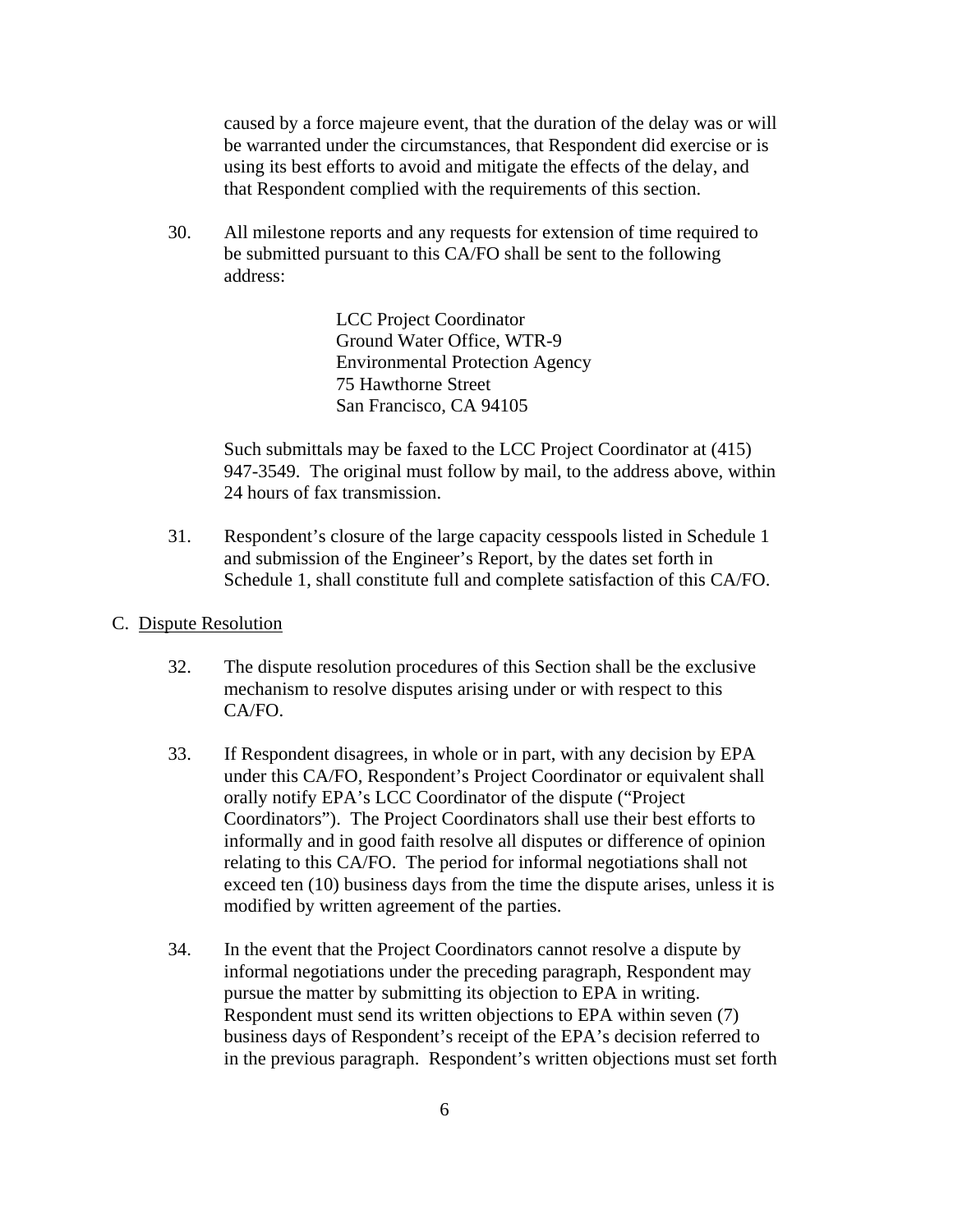the specific points of the dispute, the basis for Respondent's position and any matters which it considers necessary for EPA's determination. If Respondent does not invoke formal dispute resolution within seven (7) business days, EPA's decision shall be binding on Respondent.

- 35. EPA and Respondent shall have ten (10) business days from receipt of Respondent's written objections to attempt to resolve the dispute through formal discussions. During such time, if Respondent so requests, the Associate Director, Water Division, will meet with Respondent in person to discuss the dispute either by telephone or at EPA's offices in San Francisco unless another location is mutually agreed upon.
- 36. Within twenty (20) business days of EPA's receipt of Respondent's written objections, EPA, through its Associate Director, Water Division, will provide to Respondent in writing EPA's decision on the pending dispute.
- 37. If the Respondent disagrees with the written decision, the Respondent may, within ten (10) business days of receipt of the written decision, appeal to the Director, Water Division. Respondent's appeal must set forth the specific points of the dispute, the basis for Respondent's position and any matters which it considers necessary for EPA's determination. Within thirty (30) business days of receipt of the appeal, the Director, Water Division will issue a written decision which shall be the final decision and which EPA and Respondent agree to be bound by and to follow.
- 38. The Parties may, by mutual written agreement, extend any of the time periods provided for in the dispute resolution process.
- 39. EPA and Respondent have agreed to the foregoing dispute resolution procedures solely for the purposes, and based on the unique circumstances, of this CA/FO.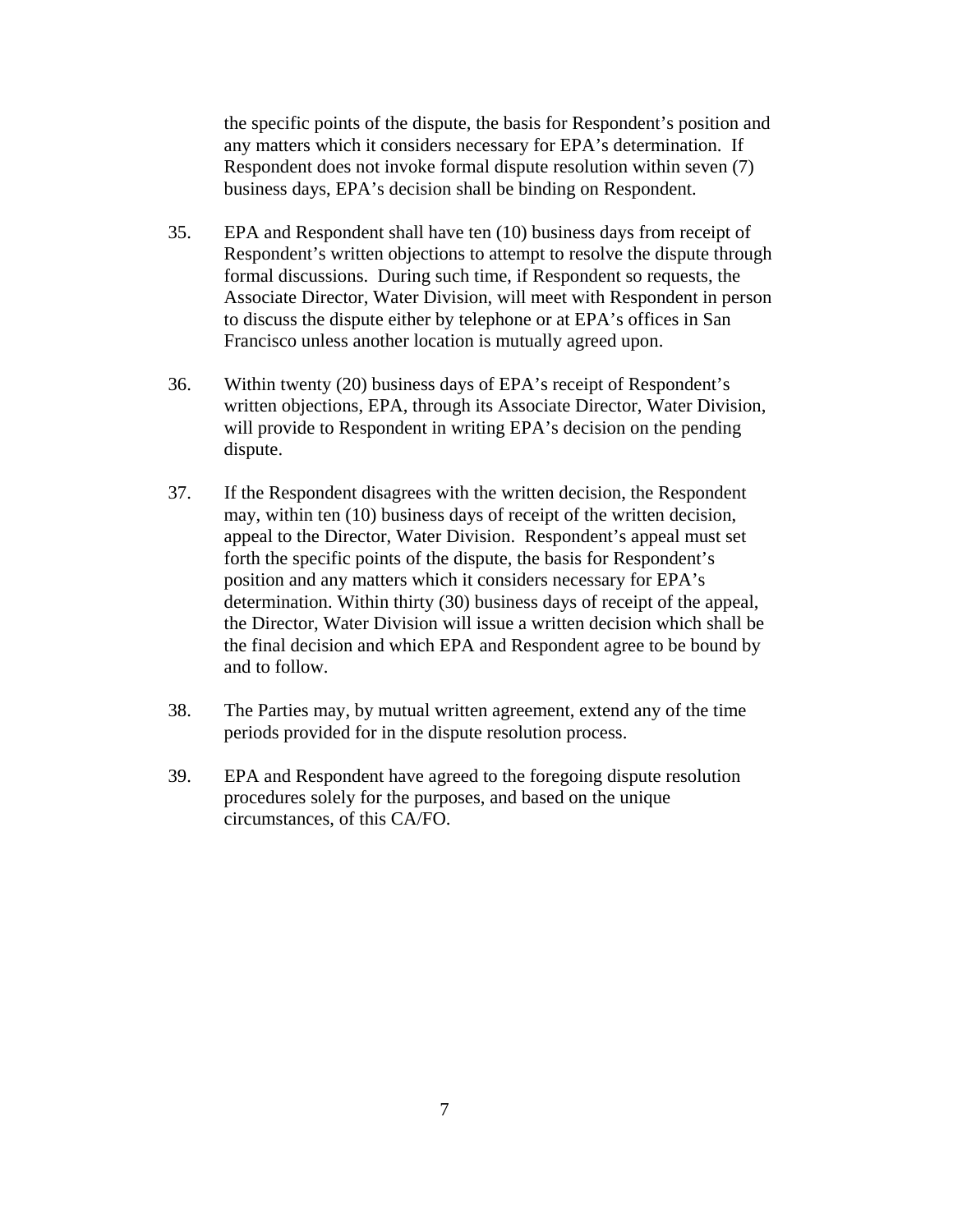### D. Effective Date

40. The effective date of the CA/FO shall be the date that the Final Order is signed.

### FOR THE CONSENTING PARTIES:

For State of Hawaii, Department of Land and Natural Resources

\_\_\_\_\_\_\_\_\_\_\_\_\_\_\_\_\_\_\_\_\_\_\_\_\_\_\_\_\_\_\_ Date:\_\_\_\_\_\_\_\_\_\_\_\_\_\_\_\_\_\_\_\_\_

Peter T. Young Chairperson Board of Land and Natural Resources State of Hawaii P.O Box 621 Honolulu, HI 96809

For the United States Environmental Protection Agency:

\_\_\_\_\_\_\_\_\_\_\_\_\_\_\_\_\_\_\_\_\_\_\_\_\_\_\_\_\_\_\_ Date:\_\_\_\_\_\_\_\_\_\_\_\_\_\_\_\_\_\_\_\_\_

Alexis Strauss Director, Water Division U.S. Environmental Protection Agency 75 Hawthorne Street San Francisco, CA 94105